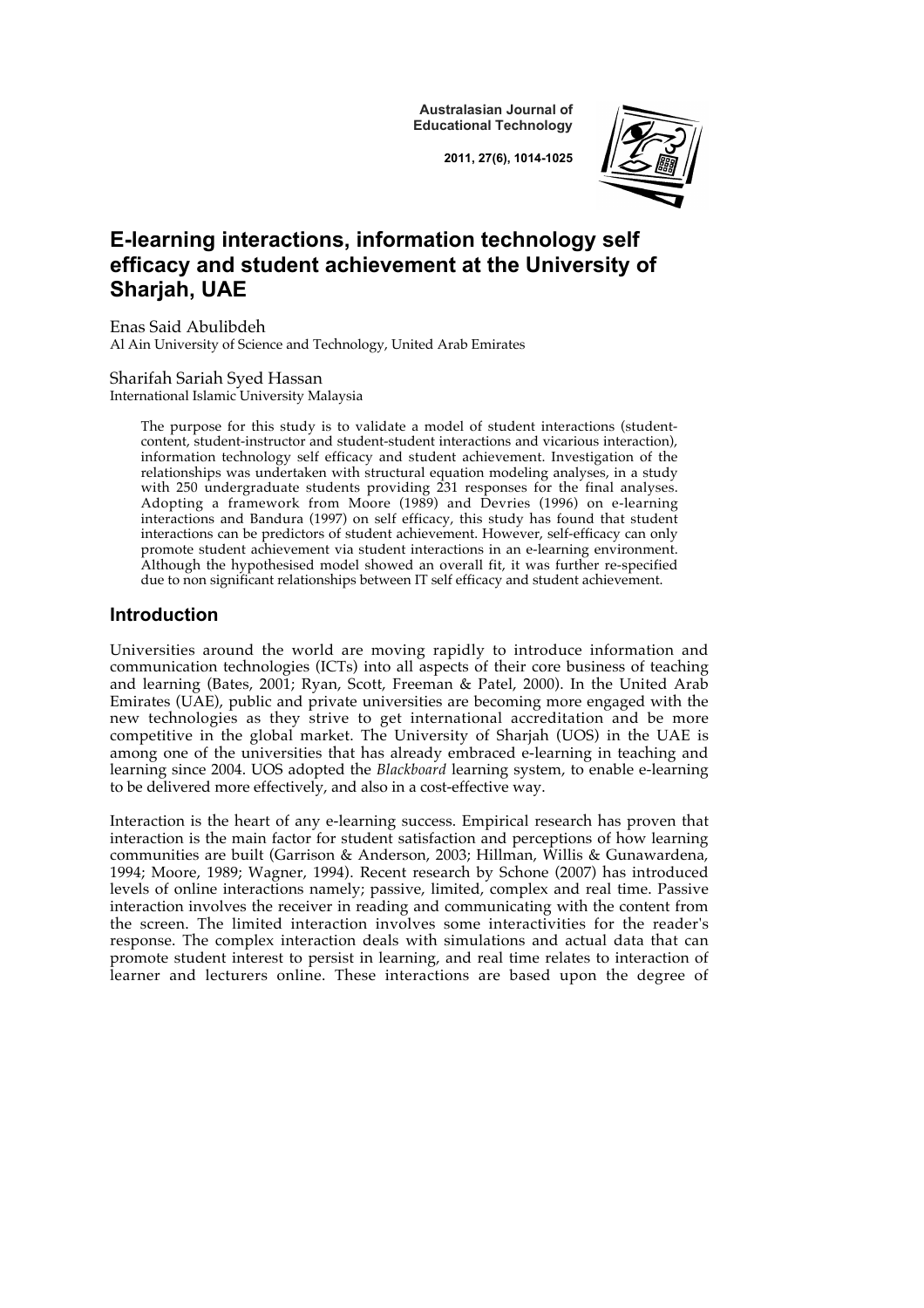interactivity with the learning environment. Moore (1989) however categorised online interactions as student-student, student-instructor, student-content, and studentinterface. A further development of online interaction includes vicarious interaction (Sutton, 1996; Davries, 2001) where learners learn by observing from other students through discussion and participation. Notwithstanding the terms used to describe online interactions, the learning activities will depend on the effectiveness of the online learning design as well as efficient information technology use.

Interaction in an e-learning educational environment is different as compared to the interaction in traditional educational settings. The difference is mainly in the medium used in teaching and not with the components of interaction as both of them share similar interactions. The traditional and the e-learning environments both share student-student, student-instructor, and student-content interactions.

The use of online technologies in education can take many forms and can assume many different roles in an educational setting. Harmon and Jones (1999) have described five levels of web use in schools, colleges and corporate training: (a) informational, (b) supplemental, (c) essential, (d) communal and (e) immersive. Each level represents the relative amount of online related course content and the level of reliance on the course website to deliver instruction. According to Ryan (2001), elearning can be implemented in a variety of ways such as through the use of self-paced independent study units, in asynchronous interactive sessions (where participants interact at different times) or synchronous interactive settings (where learners meet in real time). In practice, Devries (2005) has noticed that e-learning tends to open up opportunities for informal learning using online content developed for formal elearning. On the other hand, the use of e-learning in formal education has added flexibility to teaching and learning processes, offering opportunities for informal learning behaviour.

In this present study, the framework is based on Moore's (1989) online interactions, namely student-content, student-instructor, and student-student interactions. Studentstudent interaction includes contact with other students via synchronous or asynchronous technologies, such as email, class discussion board, group work, social networks, projects, *Groove*, blogs, wikis and podcasts. Researchers have shown that giving adequate opportunities to participate in online discussions leads participants to be associated with enhanced social presence (Gunawardena, Lowe & Anderson, 1997). Student-instructor interaction can be either synchronous or asynchronous, by using technology tools such as chats, whiteboard sessions, email, phone calls, blogs, wikis and podcasts. These technologies could provide a learning environment that may allow interactions with or without the physical presence of the student and instructor.

Student-content interaction involves pedagogical tools and assignments which include computer technology tools such as *PowerPoint* presentations, streaming audio and video presentation or individual projects such as embedded links that can be linked to Internet or other resources. These technology tools and activities can provide a social constructivist environment in which students become knowledge creators (Benbunan-Fich, 2002), and can include communicating of course navigation, style, look and feel (Hillman, Willis & Gunawardena, 1994). In other words, all communication and interactions become mediated by the interface with which students must interact each time they wish to perform some task in the computer-mediated environment. The last type of interaction is vicarious interaction which Devries (1996), has described as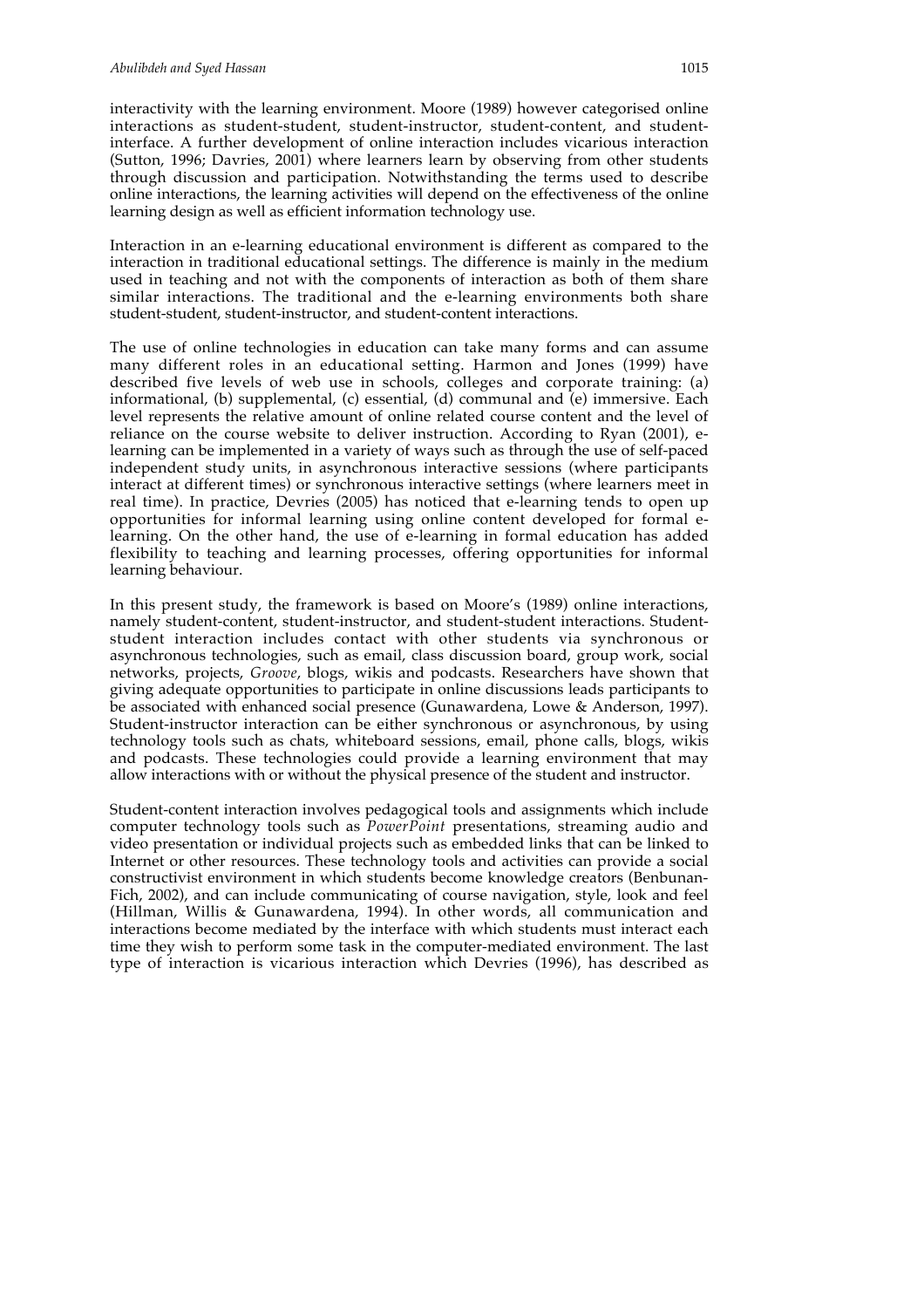students participating internally and silently responding to questions. Sutton (2001), has explained that vicarious interaction could often happen when a student chose to observe rather than actively participate in online discussions and debates. Therefore, this form of interaction was very intrinsic and thus difficult to observe, because students who become involved with the thoughts and ideas will not necessarily respond to them. Thus, the vicarious interaction has not been utilised in the present research.

Several studies have examined the relationships between IT self-efficacy and a variety of computer behaviours (Burkhardt & Brass, 1990; Webster & Martocchio, 1992; Marakas, Yi & Johnson, 1998). In order to be motivated and be successful in an elearning setting, students should possess two types of IT self-efficacy. Firstly, students should have a liking towards the course content and secondly, students should feel efficacious in using e-learning components to communicate with instructors, content and classmates. Based on the framework discussed, the present study has been designed to investigate the relationships between the e-learning components of interactions; student-student, student-instructor and student-content interaction, and IT self-efficacy with regards to students' academic achievement.

## **Methods**

#### **Sampling and instrument design**

Data for this research was obtained from three sources. These are students' final grades, a collection of digital documents from the courses offered through the *Blackboard* system and its digital logs, and finally a survey using a modified IT selfefficacy instrument created by Miltiadou and Yu (2000).

For the log entry, the cooperating lecturers agreed to provide access to their log files after finishing the conduct of their courses. This provided information on the frequency of use of interactions in the e-learning environment, as well the students' achievement of grades and accumulative total averages (ACGP).

Interactions were measured from the frequency of use different applications such as Address Book, Announcements, Dictionary / Thesaurus, Glossary, Blackboard Scholar, Scholar Course Home, My Scholar Home, Calendar, Chalk Title Management, Collaboration, Content Area, Communications Area, E-mail, Tools Area, Discussion Board, Dropbox, Homepage, Early Warning System, Groups, Gradebook, Manual, Messages, Observer Tools, Performance Dashboard, Personal Information, Staff Information, My Grades and Tasks as stated in the *Blackboard System Manual* (2007).

The total population size in this study consisted of 6,269 undergraduates. However, only 2000 students enrolled in courses were using the *Blackboard* system. For the purpose of this study, 250 students who were enrolled in the general university requirement courses at the first semester 2007/2008 were selected from the target population of 2000. However, at the end of the semester, 19 students either dropped out or did not attend classes. As a result 231 students remained in the final study.

The research adapted 17 items (5 point Likert scale, strongly agree to strongly diasagree) from the instrument *Online Technologies Self-efficacy Scale* (OTSES) developed by Miltiadou and Yu (2000), based on the specific features of the *Blackboard* system.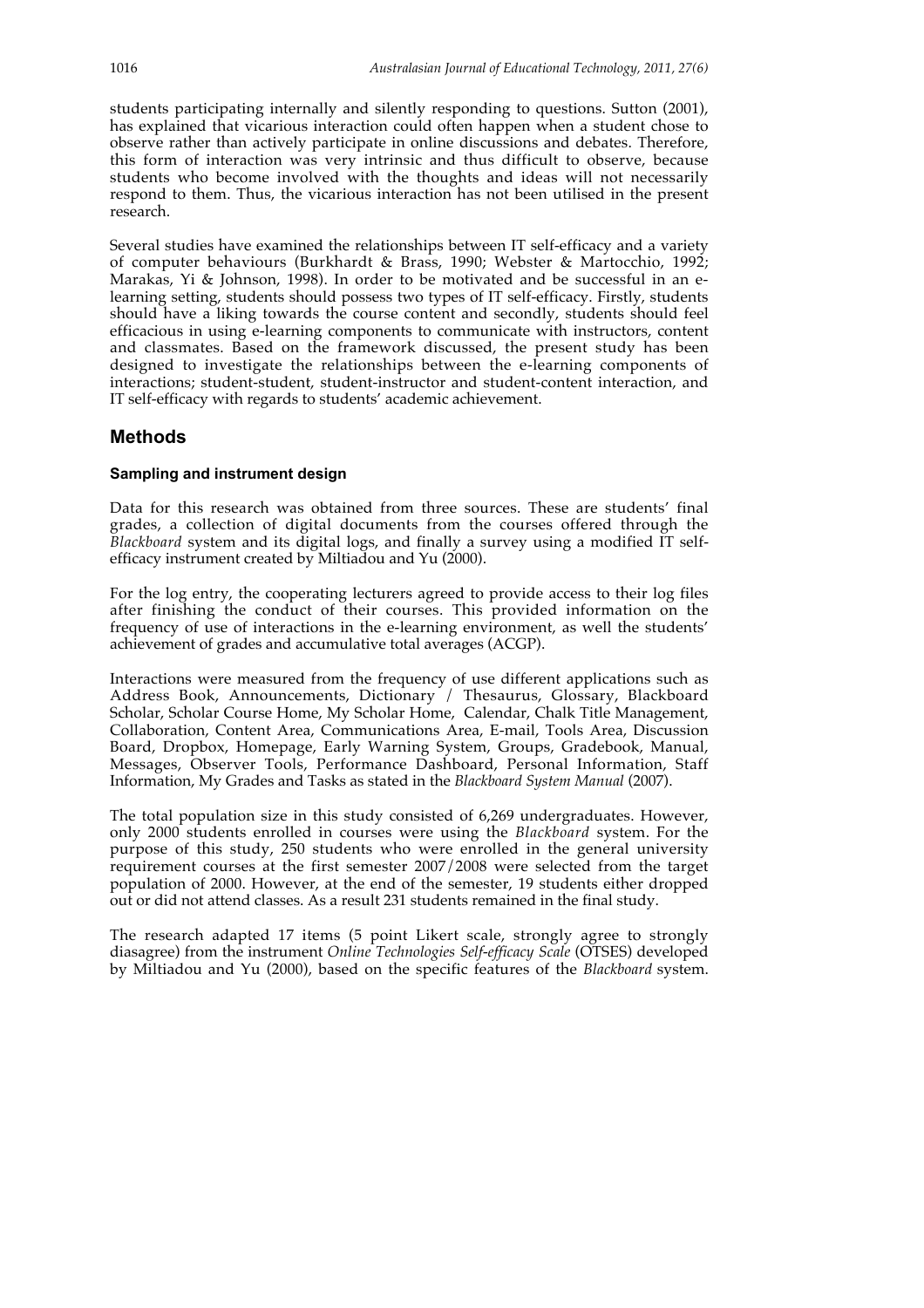Another 20 self constructed items were designed to reveal information on frequency of student-student, student-content and student-instructor interactions. The student achievement results were obtained from the demographic data. For each item, students were asked to indicate the frequency of use or "visits" on a five point scale (Table 1).

| Scale | Frequency of use |
|-------|------------------|
|       | $1 - 3$          |
|       | 4-7              |
|       | 8-11             |
|       | $12 - 15$        |
|       | 16 and above     |

Table 1: Scale of instrument for online interaction

The instrument was administered in English language as the learning was conducted in English. The instrument was subjected to three steps in validation, namely face, content and construct validity. Face and content validation included consulting with three lecturers for appropriate usage of language and content, and also trial questionnaires distributed to five students. The construct validity included a pilot study from a total of 205 students at the bachelor's degree level from different courses (English 1, English 3 and Introduction to IT). The reliability of the pilot instrument was found to be highly reliable with Cronbach's *alpha* 0.80.

## **Results**

## **Breakdown of students based on gender and faculties or** *Kulliyah*

A total of 231 students participated in this study with 158 females and 73 males involved in six different faculties or *Kulliyahs*. 71% (65) of the faculty of Engineering students were females (Table 2).

| Kulliyah / Faculty |                 |        |         |              |       |               |       |
|--------------------|-----------------|--------|---------|--------------|-------|---------------|-------|
| Gender             | Arts and Social | Engin- | Commun- | Economics    | Other | Syariah       | Total |
|                    | Sciences        | eering | ication | and Business |       | (Islamic Law) |       |
| Male               |                 |        |         |              |       |               |       |
| Female             | 24              |        |         |              |       |               | 158   |
| Total              | 24              | О1     | ົ       |              |       | 40            | 231   |

Table 2: Gender of students and *Kulliyah*

## **Student achievement and interactions category distributions retrieved from the log files of the** *Blackboard* **system**

Table 3 shows the distribution of achievement variables with the mean score and the standard deviation. The mean score of accumulative grade point average or ACGPA (2.6) and cumulative grade point average or CGPA (2.8) indicate that students have achievement above the average mean score (>2.5). The standard deviations for both ACGPA and CGPA were high revealing a good dispersion of data.

Table 3: Distribution of the achievement variables

|          | Mean  | Std dev | Skewness | Kurtosis |
|----------|-------|---------|----------|----------|
| ΈA<br>۰. | 2.586 | 18927   | $-.293$  | $-317$   |
|          | 2.786 | 074     | $-.498$  |          |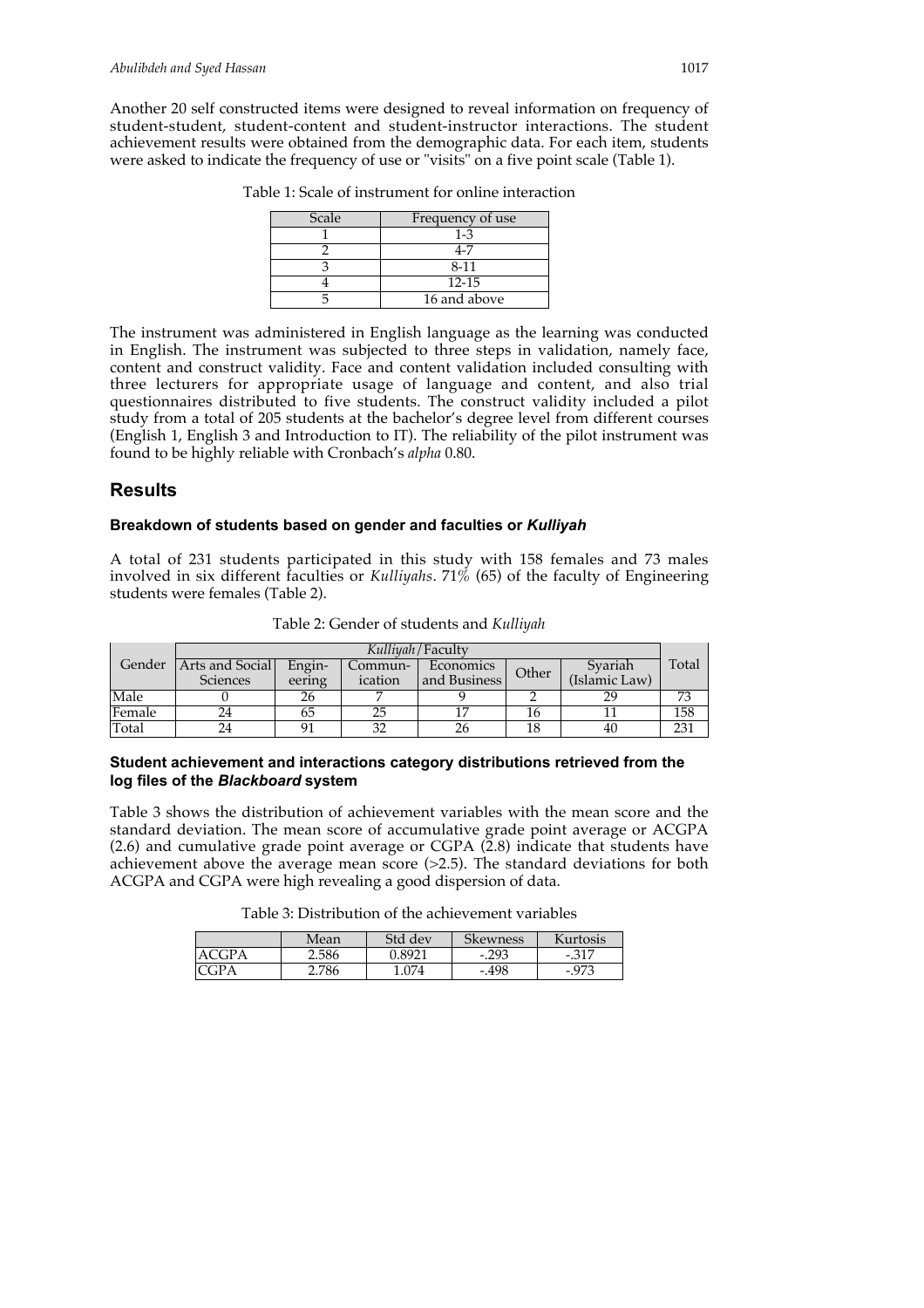#### **Validating the hypothesised structural model of e-learning interactions and student achievement**

Upon the deletion of items to estimate the model fit, the results of the structural model reveal the model adequacy with referral fit indices given in Table 4.

Table 4: Results of goodness of fit indices of the hypothesised structural model

| Goodness of fit indices | $\sim$                   | u                        | $\sim$ |      |     |    | RMSE A     |
|-------------------------|--------------------------|--------------------------|--------|------|-----|----|------------|
| 'Recommended value      | $\overline{\phantom{a}}$ | $\overline{\phantom{0}}$ |        | 001  | 90  | 90 | .ሀչ        |
| Hypothesised model      |                          | 51                       |        | .002 | .98 |    | $05^\circ$ |

The hypotheses indicating the relationships of the hypothesised e-learning interaction model were estimated as follows:

- H1: Students' e-learning interaction activities significantly influence students' academic achievement.
- H2: Students' perceived IT self-efficacy significantly influence students' academic achievement.
- H3: Students' perceived IT self-efficacy significantly influences students' elearning interaction activities.
- H4: Students' perceived IT self-efficacy significantly influences students' achievement via students' e-learning interaction activities.

Figure 1 reveals the hypothesised structural model with standardised parameter estimates. Table 5 shows the summary of the direct and indirect effects.

|               | Parameters                                                                            | Standardised<br>estimate | Critical<br>ratio $(CR)$ |
|---------------|---------------------------------------------------------------------------------------|--------------------------|--------------------------|
| Direct effect | $\leq$ le-learning interaction $\rightarrow$ Achievement                              | 0.67                     | 5.63                     |
|               | IT self-efficacy<br>$\rightarrow$ Achievement (not sig)                               | 0.10                     | .87                      |
|               | IT self-efficacy<br>$\rightarrow$ e-learning interaction                              | 0.82                     | 9.654                    |
|               | Indirect effect $IT$ self-efficacy $\rightarrow$ e-learning $\rightarrow$ Achievement | 0.55                     |                          |

Table 5: Summary of standardised direct effect between parameters

Notes for Table 5: The factor loading for e-learning interaction  $\leftarrow$  IT self–efficacy was significant at 0.01 (CR > 1.96). The direct effect was significant for e-learning  $\rightarrow$ Achievement at  $0.01$  (CR  $> 1.96$ ), the direct effect was not significant for IT selfefficacy  $\rightarrow$  achievement at 0.01 (CR < 1.96), the indirect effect of IT self-efficacy  $\rightarrow$  elearning  $\rightarrow$  Achievement was not significant.

The results have shown that IT self efficacy did not significantly influence students' achievement with a standardised direct effect of 0.10 ( $CR < 1.96$ ). Thus, the second hypothesis (H2: Students' perceived IT self efficacy significantly influences students' academic achievement) has been rejected despite other relationships being significant. Therefore, the model has been revised with the relationship of IT self efficacy and achievement has been removed. The results of the revised model have shown improvements with  $\chi^2$ (df=52) = 84.7, *p* = 0.003, CMIN/df = 1.63, TLI = 0.97, RMSEA = 0.052, and CFI = 0.98. All the standardised factor loadings were high, ranging from 0.49 to 0.90 with error variances in the acceptable range  $( $0.9$ ). The revised model$ reveals only 59% of variance explained where student achievement was predicted by self efficacy via e-learning interactions. This indicates that other factors may contribute to the model and further research need to be carried out.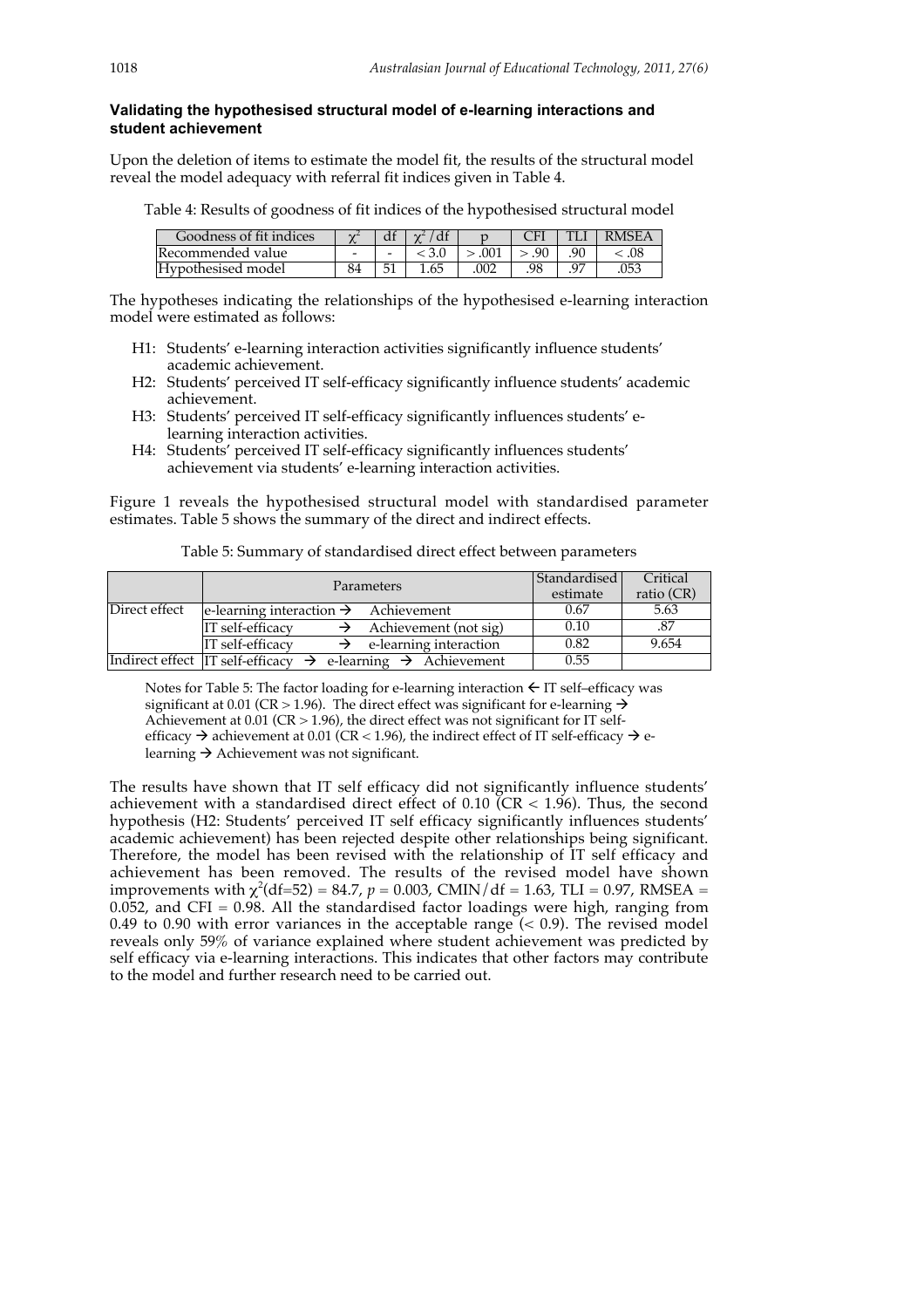

Figure 1: The hypothesised e-learning interaction model Note: The model was rejected due to non-significant path of IT self efficacy and achievement. The model has been revised with the non-significant path deleted.

Table 6 reveals the standardised parameter estimates of the items selected for the revised model.

## **Discussion and implications**

The results revealed a significant relationship between students' IT self-efficacy and students' academic achievement through the influence of e-learning interactions. Therefore, students' IT self-efficacy could only predict students' academic achievement if they were involved in the e-learning interaction activities.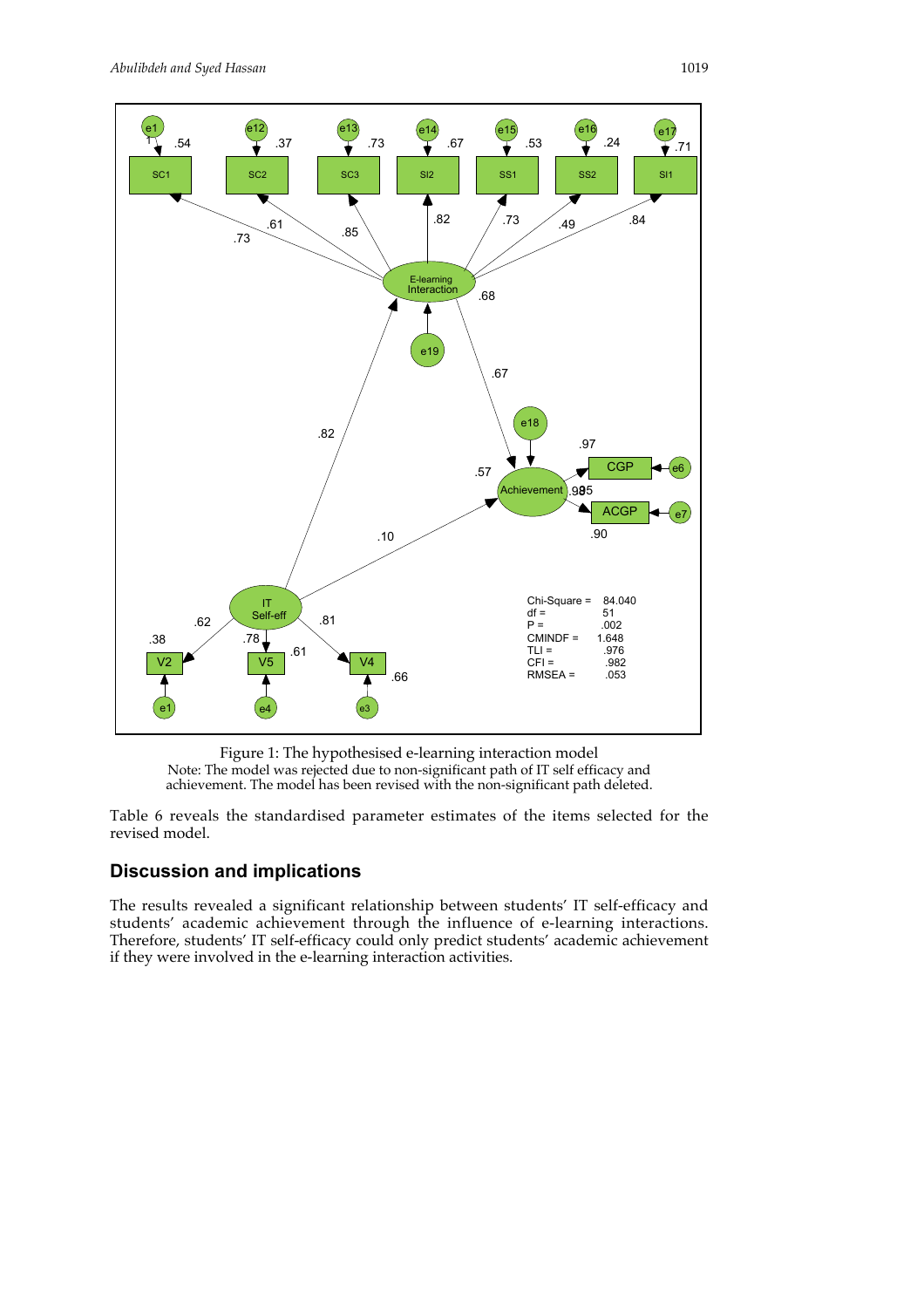|                 |                                                        | Factor   | Parameter  |            |            |
|-----------------|--------------------------------------------------------|----------|------------|------------|------------|
|                 |                                                        | loadings | Standard   | Critical   | <b>SMC</b> |
|                 |                                                        |          | error (SE) | ratio (CR) |            |
|                 | Using evaluation tools: V5                             | 0.783    |            |            | 0.613      |
|                 | Using interaction tools: V4                            | 0.813    | 0.076      | 11.861     | 0.661      |
|                 | Use of course topics: V2                               | 0.617    | 0.076      | 9.007      | 0.381      |
|                 | $\overline{\text{CGP}}$                                | 0.983    |            |            | 0.967      |
|                 | ACGP                                                   | 0.949    | 0.032      | 28.893     | 0.900      |
|                 | Content interaction: SC CONTE                          | 0.733    | 0.038      | 12.794     | 0.537      |
|                 | Links to content: SC_LINKS                             | 0.608    | 0.020      | 9.973      | 0.369      |
|                 | Grades: SC_GRADE                                       | 0.852    | 0.040      | 16.094     | 0.726      |
|                 | Drop box: SI_DROP                                      | 0.822    | 0.061      | 15.196     | 0.675      |
|                 | Groups: SS_GROUP                                       | 0.728    | 0.035      | 12.687     | 0.530      |
|                 | Discussion board: SS_DISCU                             | 0.491    | 0.023      | 7.722      | 0.242      |
|                 | Collaboration: SI COLLA                                | 0.842    |            |            | 0.710      |
| Measurement     | e <sub>4</sub>                                         | 0.201    | 0.026      | 7.633      |            |
| error variances | e <sub>3</sub>                                         | 0.133    | 0.019      | 6.911      |            |
|                 | e1                                                     | 0.245    | 0.026      | 9.571      |            |
|                 | e6                                                     | 0.029    | 0.021      | 1.404      |            |
|                 | e <sub>7</sub>                                         | 0.079    | 0.019      | 4.217      |            |
|                 | e11                                                    | 0.409    | 0.042      | 9.750      |            |
|                 | e12                                                    | 0.141    | 0.014      | 10.233     |            |
|                 | e13                                                    | 0.318    | 0.037      | 8.481      |            |
|                 | e14                                                    | 0.822    | 0.092      | 8.963      |            |
|                 | e15                                                    | 0.354    | 0.036      | 9.774      |            |
|                 | e16                                                    | 0.190    | 0.018      | 10.458     |            |
|                 | e17                                                    | 0.811    | 0.094      | 8.652      |            |
| Disturbance     | e19                                                    | 0.623    | 0.119      | 5.244      |            |
| error variances | e18                                                    | 0.368    | 0.043      | 8.482      |            |
| Direct effect   | IT self efficacy $\rightarrow$ e-learning interactions | 0.828    |            | 9.693      |            |
|                 | e-learning interactions $\rightarrow$ academic         | 0.756    |            | 11.204     |            |
|                 | achievement                                            |          |            |            |            |
| Indirect effect | IT Self efficacy $\rightarrow$ e-learning interaction  | 0.55     |            |            |            |
|                 | $\rightarrow$ achievement                              |          |            |            |            |

## Table 6: Maximum likelihood parameter estimates for revised e-learning interaction model

Note: V2, V4.V5 = IT self-efficacy indicators. SC = student-content, SS = student-student, SI = student-instructor. SMC = squared multiple correlations. All the underlined items were constrained to 1.00 and not tested for statistical significance p<0.01 for all un-standardised estimates.

#### **E-learning interactions and students' academic achievement**

In the present study, e-learning interaction activities significantly predicted students' academic achievement. The e-learning interaction activities factor was determined by interaction between students and content, student and student, and lastly students and instructor. This supported the ideas of Moore (1989) who outlined three types of interactions crucial for e-learning activities. When the students were involved in these three interactions, they were able to do well in their final exams. These findings have further proven empirically that the e-learning interaction activities could support or enhance students' academic achievement as suggested by Alsharif (2006), Miller (1994), and Milman and Heineck (1999).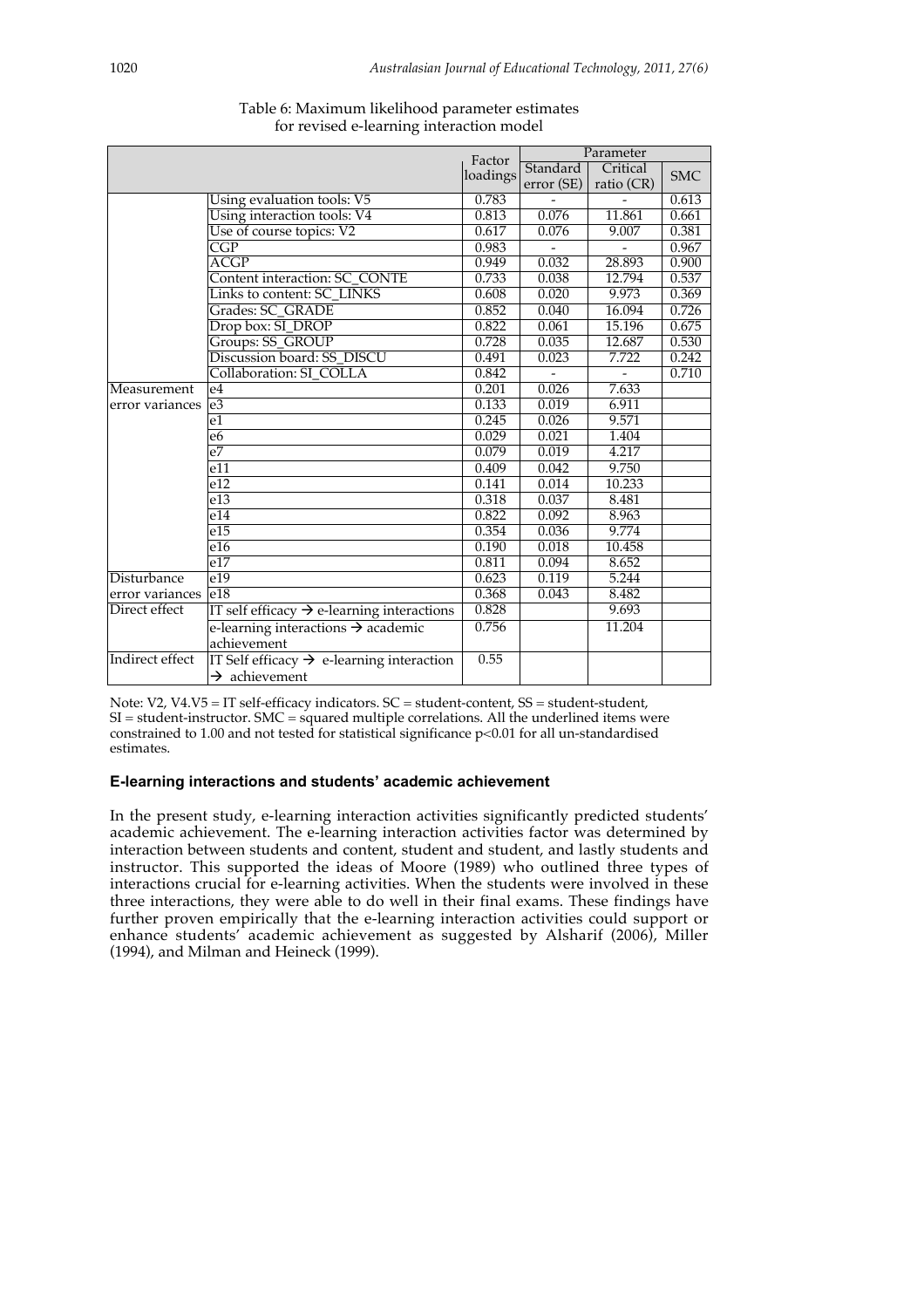A meta-analysis research by Zhao, et al. (2005) found that the instructor's involvement was the most significant factor in interactions between the teacher and students. However, the present research indicates that student-content interaction makes the highest contribution to the e-learning interactions. Student-student interaction was the lowest predictor for e-learning interaction activities. This may explain why students preferred to utilise the content for their source of learning. These findings do not concur with Su, Bonk, Magjuka, Liu & Lee (2005) who found that the interactions of student-instructor and student-student were the leading factors for a successful online education. It can be suggested that the students did not utilise the collaboration tools of the *Blackboard* system fully. This could result from a preference for meeting face to face rather than virtually. Furthermore, they also prefer to interact with the instructor and content due to the influence of the 'exam culture'.

The use of e-learning interactions, specifically student-content, has been popular due to an emphasis by instructors upon producing value-added content (Muilenburg et al., 2005). There may be an indication that UOS has well-prepared curriculum and instructional designs for e-learning programs. Thus, it attracted students to make good use of the e-learning content, proving that e-learning courses have achieved one goal in e-learning implementation. Instructor behaviours have played a key role in making e-learning effective. This finding showed that students did interact with their instructors in order to get valuable feedback, assistance and encouragement. Despite the argument which postulated changes in teachers' roles from 'centre stage' to 'guide on the side' (Gibson, 2002), the present findings have shown a significant and important role of the instructors and the students. In the constructivist learning environment, this concept has already been proposed by Marks (2000).

#### **IT self-efficacy and academic achievement via e-learning interaction**

The direct relationship between students' IT self-efficacy and students' academic achievement was not prevalent in this present study. This has contradicted with previous research findings with regards to the direct relation between students' IT selfefficacy and students' academic achievement (Bates, 2006; Gaythwaite, 2006; and Johnson et al., 2000). Although these researchers have suggested that students' IT selfefficacy is a strong predictor of students' academic achievement, this study suggests that students' IT self-efficacy is a relatively weak factor. This could be due to the students' reluctance to reveal frankly their IT self-efficacy for this study, being reluctant to show their own weakness in order to stay on par with other students. However, there was also strong indication that possessing IT self-efficacy alone will not necessarily lead to academic achievement. To achieve good grades in an e-learning environment requires collaborative learning and specific involvement in the interactions. These interactions, namely student-student, student-instructor and student-content, could become strong predictors of students' academic achievement. The findings in this study agree with findings by DeTure (2004), which indicated that students' IT self-efficacy was a poor predictor of their success in online courses.

In IT self-efficacy, students perceived themselves as having the skills to seek course topics from the *Blackboard* learning system. They have also revealed that they have the skills to use the interaction and evaluation tools in *Blackboard*. The findings of the students' IT self-efficacy variable were explained by the three items factors  $V2$  = use of course topics;  $V4 = \text{using interaction tools}$  and  $V5 = \text{using evaluation tools}$ . These three skills were utilised in the e-learning environment. As a result, students achieved good grades in their examination.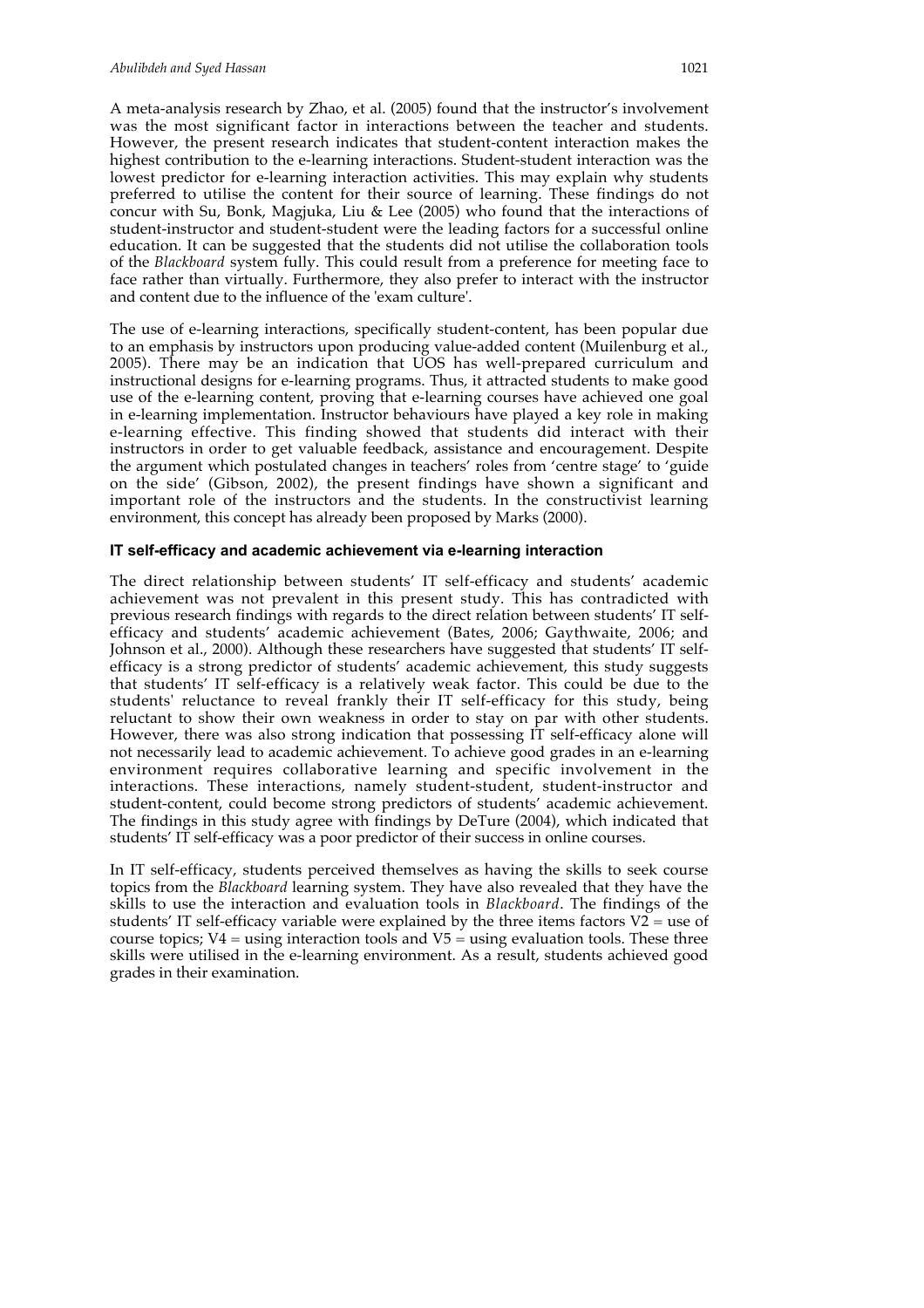Instructors should provide a meaningful and well-designed program to encourage positive feedback throughout the course. Based on their students' perceived IT selfefficacy, lecturers can assist students to perform at a higher level, minimise withdrawal and dropout rates from e-learning courses, and increase the overall level of satisfaction with an e-learning environment. This recommendation is in line with findings by Shih, Martinez-Molina and Muñoz (2008). Moreover, instructors may design special activities to elevate student-student interaction, noting that social interaction is among the skills needed to increase both performance and productivity.

The findings of the present study provid several implications for the e-learning environment. One major finding from the current study is that student-content interaction was the highest factor predictor of students' academic achievement at UOS. This implies that a higher level of understanding of the e-learning interactions factors was crucial to understanding students' behaviour within the e-learning environment, and the patterns of interactions which could promote students' academic achievement levels. Educators, instructional designers and instructors should take this into consideration when designing e-courses, with more activities requiring interaction being included within their courses. Furthermore, educators should assess students' IT self-efficacy before engaging them in the e-learning environments. By providing remedial procedures for students with low IT self-efficacy, UOS authorities will benefit from the present study.

Additionally, instructors should provide a meaningful and well-designed program to encourage positive feedback throughout the course. Based on their students' perceived IT self-efficacy, lecturers can assist students to perform at a higher level and to minimise the withdrawal and dropout rates from e-learning courses as well as increase the overall level of satisfaction attained in an e-learning environment. This recommendation is similat to that by Shih, Martinez-Molina and Muñoz (2008). Moreover, instructors may design special activities to enhance student-student interaction, as social interaction is among the skills needed by graduates.

## **Recommendations**

Further research studies should examine why students at UOS still do not favour peer interactions and why content interaction is a stronger factor. Also, further research studies should be carried out with other students in different countries in order to better understand the nature of both IT self-efficacy and e-learning interactions in other educational contexts. As IT self-efficacy is a subject specific construct, further research studies may attempt to improve the scale by adding more in-depth items, applying it to other student samples and different levels of education. Considering Web 2.0 applications, a longitudinal study could be carried out to identify a Web 2.0 self-efficacy scale which merges, social networks with learning activities within the elearning environment.

A qualitative study of the content of communication tools will give educators a better understanding of what factors could influence students' communication ability with instructors, students and the content. Such studies will help instructional designers improve e-learning modules to meet the needs of the new technology era. Designing training introductory course materials, based on the four factors affecting students' IT self-efficacy, i.e. performance accomplishment, vicarious experiences, verbal persuasion, and physiological states as suggested by Bandura (1997) needs to be done to cater for students with problematic IT self-efficacy.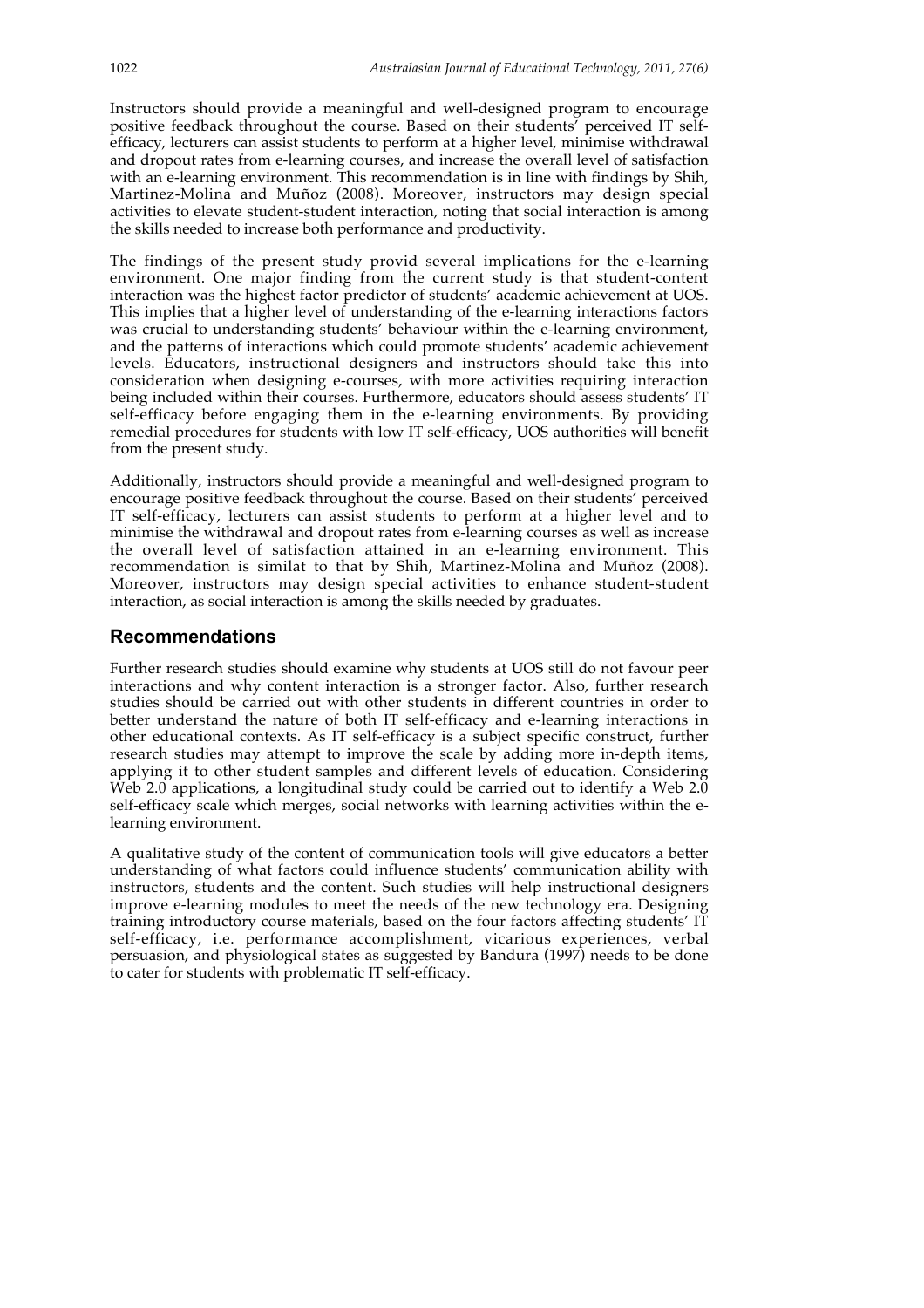Instructors' engagement with e-learning has been less enthusiastic than expected. More investigations of the barriers that prevent lecturers from deploying new technology in their classrooms should be carried out, as the cost of implementing an elearning system from an actual effective use perspective may be expensive if lecturers remain reluctant to fully utilise the system and its advanced tools in their courses. *Scholar* is a tool that enables students and instructors to save and classify web based bookmarks and searches, share resources among students and instructors within the institution and with other institutions, automatically update courses with dynamic content feeds, and enable student contributions to course collections. *Wimba Voice*, a set of online voice recording tools can be integrated within the *Blackboard* system to record voice and attach it to an email to send to *Blackboard* instructors or students (voice mail), create a vocal discussion board to post and reply to threaded voice recordings (voice board) and specify a series of web pages and record a voiceover to go along with each webpage (voice presentation); again this tool has been neglected by the *Blackboard* system users.

## **References**

- Alsharif, N. Z. (2006). Optimizing the four important interactions in distance education: An example medicinal chemistry course. Paper presented at the Annual Meeting of the American Association of Colleges of Pharmacy, Sheraton San Diego Hotel & Marina, San Diego, California, USA, 5 July [viewed 11 Oct 2006, verified 6 Sep 2011]. http://www.allacademic.com/meta/p115685\_index.html
- Bandura, A. (1977). Self-efficacy: Toward a unifying theory of behavioral change. *Psychological Review,* 84, 191-215. http://doi.apa.org/journals/rev/84/2/191.pdf
- Bates, C. H. (2006). The effects of self-regulated learning strategies on achievement, control beliefs about learning, and intrinsic goal orientation. *Dissertation Abstracts International,* 67(5). (UMI No. 3218874). http://gradworks.umi.com/32/18/3218874.html
- Benbunan-Fich, R. (2002). Improving education and training with information technology. *Communications of the ACM*, 45(6), 94-99. http://dx.doi.org/10.1145/508448.508454
- *Blackboard System Manual* (2007). Blackboard Inc. [viewed 2 Feb 2007]. http://www.blackboard.com/
- Su, B., Bonk, C. J., Magjuka, R. J., Liu, X. & Lee, S.-H. (2005). The importance of interaction in web-based education: A program-level case study of online MBA courses. *Journal of Interactive Online Learning,* 4(1). [viewed 20 Mar 2007]. http://www.ncolr.org/jiol/issues/pdf/4.1.1.pdf
- Burkhardt, M. & Brass, D. (1990). Changing patterns of patterns of change: The effects of a change in technology on social network structure and power. *Administrative Science Quarterly,* 35(1), 104-127.
- DeTure, M. (2004). Cognitive style and self-efficacy: Predicting student success in online distance education. *American Journal of Distance Education,* 18(1), 21-38. [abstract only] http://www.ajde.com/Abstracts/abs18\_1b.htm
- Devries, Y. E. (1996). The interactivity component of distance learning implemented in an art studio class. *Education,* 117(2), 180-184.
- Devries, P. (2005). An analysis framework approach for managing corporate e-learning. *eJOV*, 7, 112-118. [viewed 6 Jan2007; abstract only]. http://www.ejov.org/apps/pub.asp?Q=1643&T=eJOV%20Issues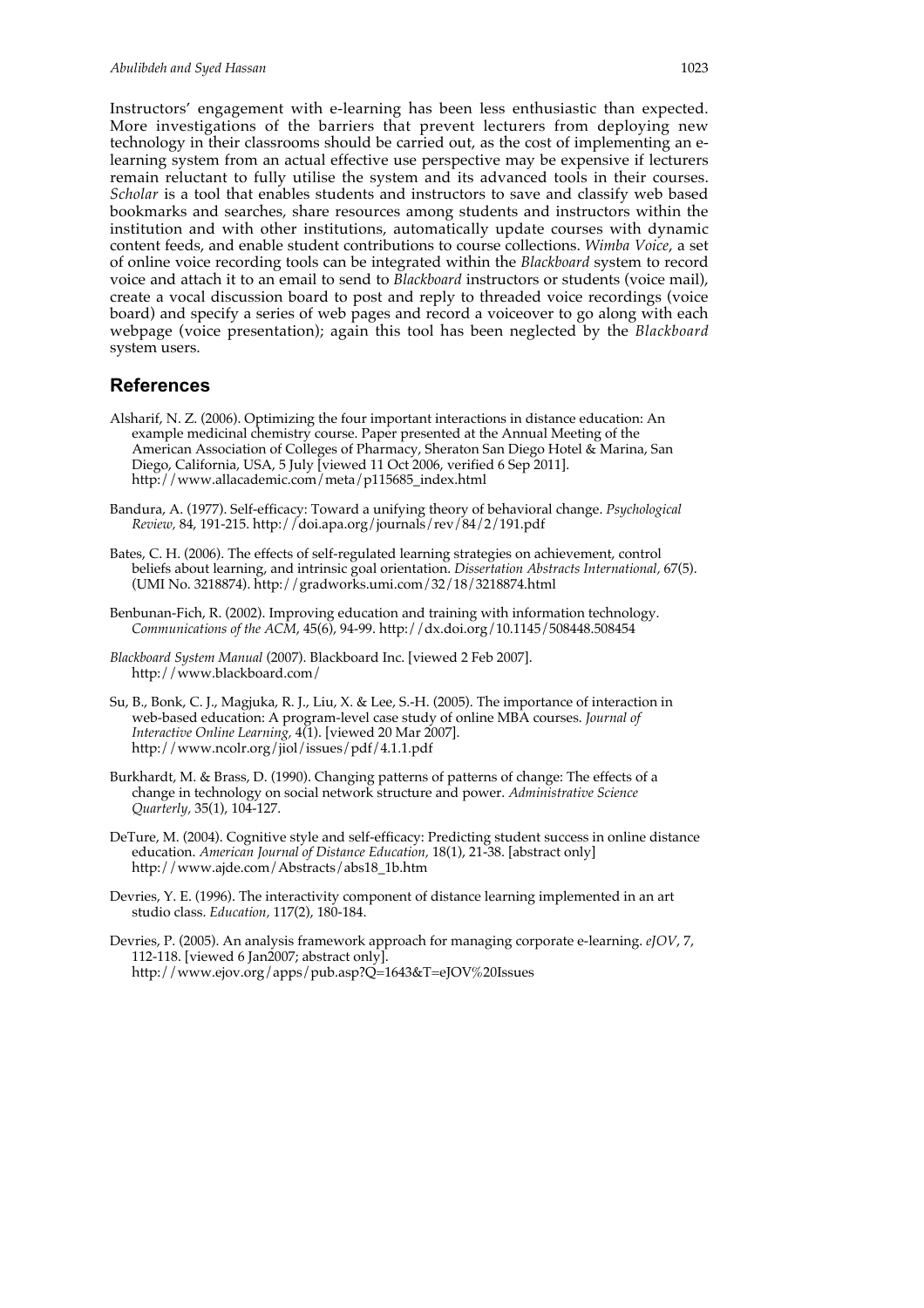- Garrison, D. R. & Anderson, T. (2003). *E-learning in the 21st century: A framework for research and practice*. New York: Falmer Press.
- Gaythwaite, E. S. (2006). Metacognitive self-regulation, self-efficacy for learning and performance, and critical thinking as predictors of academic success and course retention among community college students enrolled in online, telecourse, and traditional public speaking courses. *Dissertation Abstracts International,* 67(3). (UMI No.3210356). [abstract only] http://sunzi.lib.hku.hk/ER/detail/hkul/3840132
- Gibson, C.A. (2002). *Being real: The student-teacher relationship and African-American male delinquency*. New York: LFB Scholarly Publishing.
- Gunawardena, C., Lowe, C. A. & Anderson, T. (1997). Analysis of a global online debate and the development of an interaction analysis model for examining social construction of knowledge in computer conference. *Journal of Educational Computing Research,* 17(4), 397–431. [viewed 22 Jan 2008]. http://dx.doi.org/10.2190/7MQV-X9UJ-C7Q3-NRAG
- Harmon, S. W. & Jones, M. G. (1999). The five levels of web use in education: Factors to consider in planning online courses. *Educational Technology,* 39(6), 28-32.
- Hillman, D. C. A., Willis, D. J., & Gunawerdena, C. N. (1994). Learner-interface interaction in distance education: An extension of contemporary models and strategies for practitioners*. The American Journal of Distance Education,* 8(2), 30-42. http://dx.doi.org/10.1080/08923649409526853
- Johnson, R. D. & Marakas, G. M. (2000). The role of behavioral modeling in computer skills acquisition: Toward refinement of the model. *Information Systems Research,* 11(4), 402-417. http://dx.doi.org/10.1287/isre.11.4.402.11869
- Lee, C.-Y. C.(undated). Self-efficacy instrument. http://pegasus.cc.ucf.edu/~coreylee/projects/self\_efficacy\_instrument.htm
- Marakas, G. M., Johnson, R. D. & Clay, P. F. (2007). The evolving nature of the computer selfefficacy construct: An empirical investigation of measurement construction, validity, reliability and stability over time. *Journal of the Association for Information Systems,* 8(1), 16-46. http://aisel.aisnet.org/jais/vol8/iss1/2/
- Marks, H. M. (2000). Student engagement in instructional activity: Patterns in the elementary, middle, and high school years. *American Educational Research Journal*, 37(1), 153-184. http://dx.doi.org/10.3102/00028312037001153
- Miller, I. (1994). KidVid: Math games by kids for kids. A SBIR proposal to the Department of Energy by The Lightspan Partnership, Inc., Carlsbad, CA.
- Milman, N. & Heinecke, W. (1999). Technology and constructivist teaching in post-secondary instruction: Using the World Wide Web in an undergraduate history course. [viewed 6 May 2007, verified 7 Sep 2011]. http://www.vcdh.virginia.edu/milman\_heinecke.html
- Miltiadou, M. & Yu, C. H. (2000). Validation of the Online Technologies Self-efficacy Scale (OTSES). http://www.eric.ed.gov/ERICWebPortal/contentdelivery/servlet/ERICServlet? accno=ED445672
- Moore, M. (1989). Three types of interactions. *The American Journal of Distance Education,* 3(2), 1-7. Retrieved February 5, 2006. http://www.ajde.com/Contents/vol3\_2.htm
- Muilenburg, L. Y. & Berge, Z. L. (2005). Student barriers to online learning: A factor analytic study. *Distance Education*, 26(1), 29-48. http://dx.doi.org/10.1080/01587910500081269